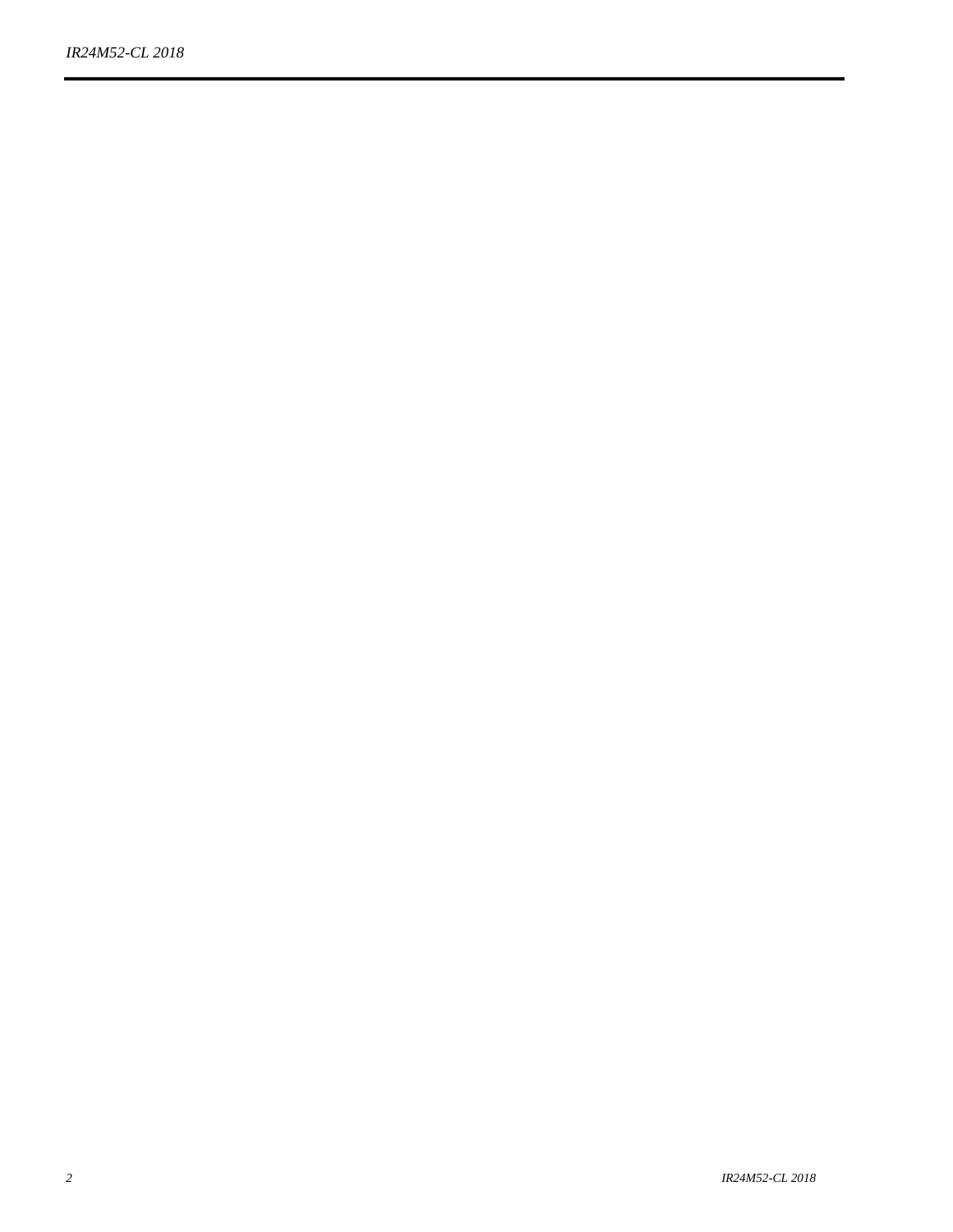### *Commissioning*

| I |
|---|
|   |
|   |

#### **WARNING!**

**Do not run this equipment for longer than 6 hours, or use this equipment for regular operation, in the absence of a heat load for which the system is designed. Failure to comply with these instructions, or failure to follow the steps in this manual will void the manufacturer's warranty and may damage the equipment, or result in a reduced operating life of some components, leading to early equipment failure.** 

*For machines with 410A refrigerant use manifold sets range up to 800 psig on the high side and 250 psig on the low side with a 250psig low side retard. \*VM* 



**Before switching on the unit, the following checklist should be completed by ClimateWorx authorized personnel only. Failure to do so may damage the unit and void warranty.** 

|           |                                                                                                                                                                                                                                                                                                                                                                                              | Serial no. | <u> 1986 - Jan Samuel Barbara, poeta poeta poeta poeta poeta poeta poeta poeta poeta poeta poeta poeta poeta poe</u>                                                                                                                                                                                                                                                          |
|-----------|----------------------------------------------------------------------------------------------------------------------------------------------------------------------------------------------------------------------------------------------------------------------------------------------------------------------------------------------------------------------------------------------|------------|-------------------------------------------------------------------------------------------------------------------------------------------------------------------------------------------------------------------------------------------------------------------------------------------------------------------------------------------------------------------------------|
| Client    |                                                                                                                                                                                                                                                                                                                                                                                              |            |                                                                                                                                                                                                                                                                                                                                                                               |
| Location  | $\mathbf{I}$ . The contract of the contract of $\mathbf{I}$                                                                                                                                                                                                                                                                                                                                  | Unit no.   | $\ddot{\phantom{a}}$ : $\ddot{\phantom{a}}$ , $\ddot{\phantom{a}}$ , $\ddot{\phantom{a}}$ , $\ddot{\phantom{a}}$ , $\ddot{\phantom{a}}$ , $\ddot{\phantom{a}}$ , $\ddot{\phantom{a}}$ , $\ddot{\phantom{a}}$ , $\ddot{\phantom{a}}$ , $\ddot{\phantom{a}}$ , $\ddot{\phantom{a}}$ , $\ddot{\phantom{a}}$ , $\ddot{\phantom{a}}$ , $\ddot{\phantom{a}}$ , $\ddot{\phantom{a}}$ |
| Tested by | $\ddot{\phantom{a}}$ : $\dddot{\phantom{a}}$ , $\dddot{\phantom{a}}$ , $\dddot{\phantom{a}}$ , $\dddot{\phantom{a}}$ , $\dddot{\phantom{a}}$ , $\dddot{\phantom{a}}$ , $\dddot{\phantom{a}}$ , $\dddot{\phantom{a}}$ , $\dddot{\phantom{a}}$ , $\dddot{\phantom{a}}$ , $\dddot{\phantom{a}}$ , $\dddot{\phantom{a}}$ , $\dddot{\phantom{a}}$ , $\dddot{\phantom{a}}$ , $\dddot{\phantom{a}}$ | Date       | $\ddot{\phantom{a}}$ , and the contract of the contract of the contract of the contract of the contract of the contract of the contract of the contract of the contract of the contract of the contract of the contract of the contrac                                                                                                                                        |

#### *General*



Switch off main power isolator and all branch circuit breakers/fuses.

- Remove all transit bolts and fixtures.
- $\Box$  Check for smooth rotation of all fan blades.
- Check drain pipe connected and fitted with 100mm minimum air trap.
- Verify water flows away freely from drain pipe.
- Check air filter fitted and direction of airflow pointing into the unit.
- Check all electrical connections are tight.
- Check main power and interconnecting control wires installed are suitably sized to cope with the imposed load marked on the unit serial plate.
- Verify any short circuit in power branch circuits and control transformer circuits.
- Check supply voltage within  $\pm$  10% of the values marked in the unit serial plate.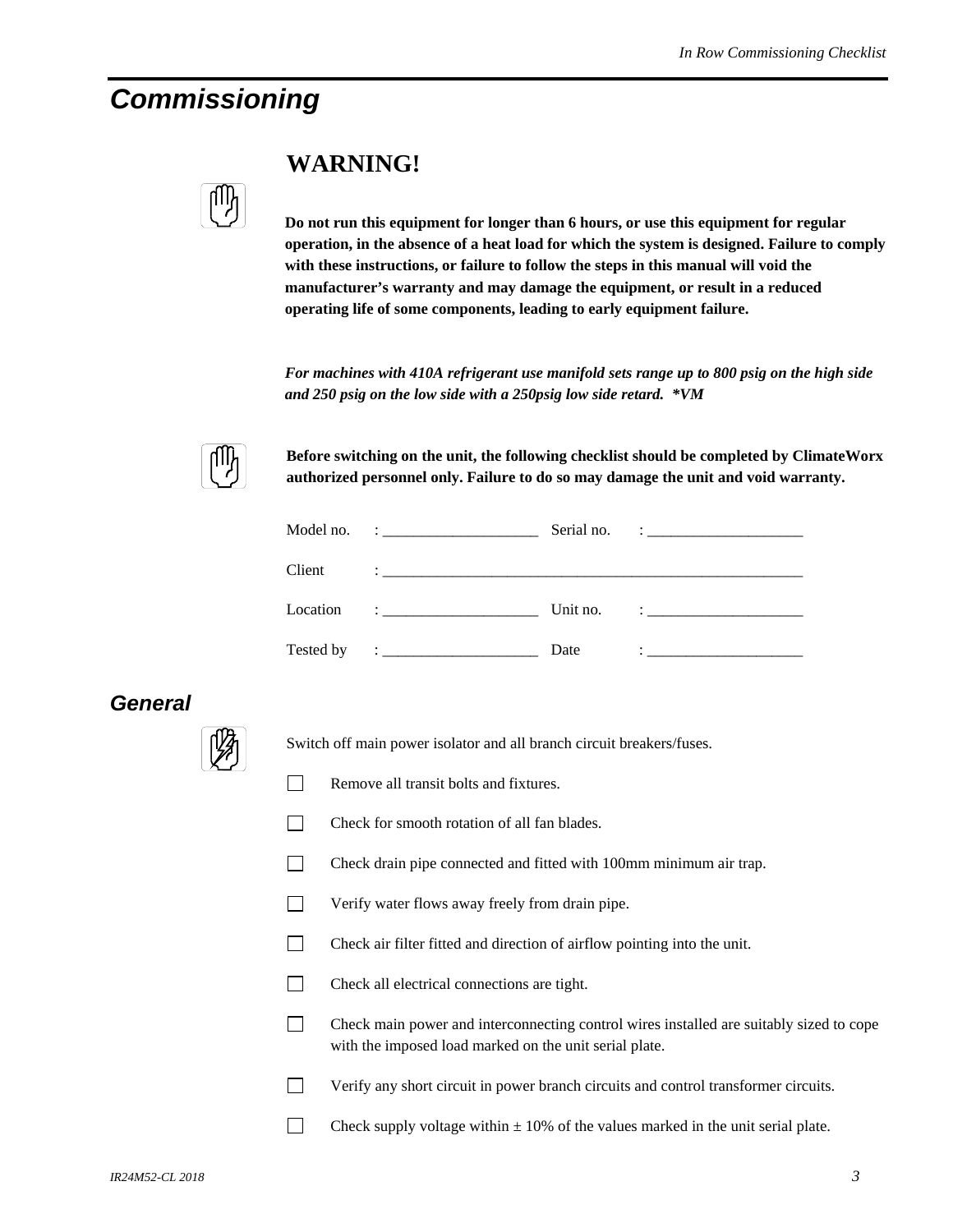| Record supply voltage : |  |
|-------------------------|--|
|                         |  |

| $L2 - :$ V |  |
|------------|--|
| $L3 - :$ V |  |



The fans will start after the following procedure. Make sure the fans are ready to run.

Switch on the control transformer and fan circuit breakers, and power up the unit. The unit is factory programmed to automatic startup when power applied. Manually turn on the unit if necessary.

Record the input and output voltage of transformers :

|       | Check that all fans are operating simultaneously |       |  |                            |   |  |
|-------|--------------------------------------------------|-------|--|----------------------------|---|--|
|       | Record the main fan motor running current :      |       |  |                            |   |  |
| FAN 1 |                                                  | FAN 2 |  | <b>FAN 3 (IF EQUIPPED)</b> |   |  |
|       | $L1$ $A$ $L1$ $A$ $L1$ $A$ $L1$ $A$              |       |  |                            |   |  |
|       | $L2$ $A$ $L2$ $A$ $L2$ $A$ $L2$ $A$              |       |  |                            |   |  |
| L3    | A                                                |       |  |                            | A |  |
|       |                                                  |       |  |                            |   |  |

- Test "Low airflow" alarm. (Note: when low airflow alarm is selected with checkmark only remaining fans will increase speed to 100% when alarm is raised)
- Test "Filter dirty" alarm.
- Review Voltage % reading on page 1 of settings. If the reading is less than 95% or greater than 105% go to the setting page 6, log in with level 1 password and scroll down until you get to item "Volt adjust". Adjust this setting until the reading on page 1 of settings is within the range above (adjusting up decreases percentage on readings and adjusting down increases percentage on readings).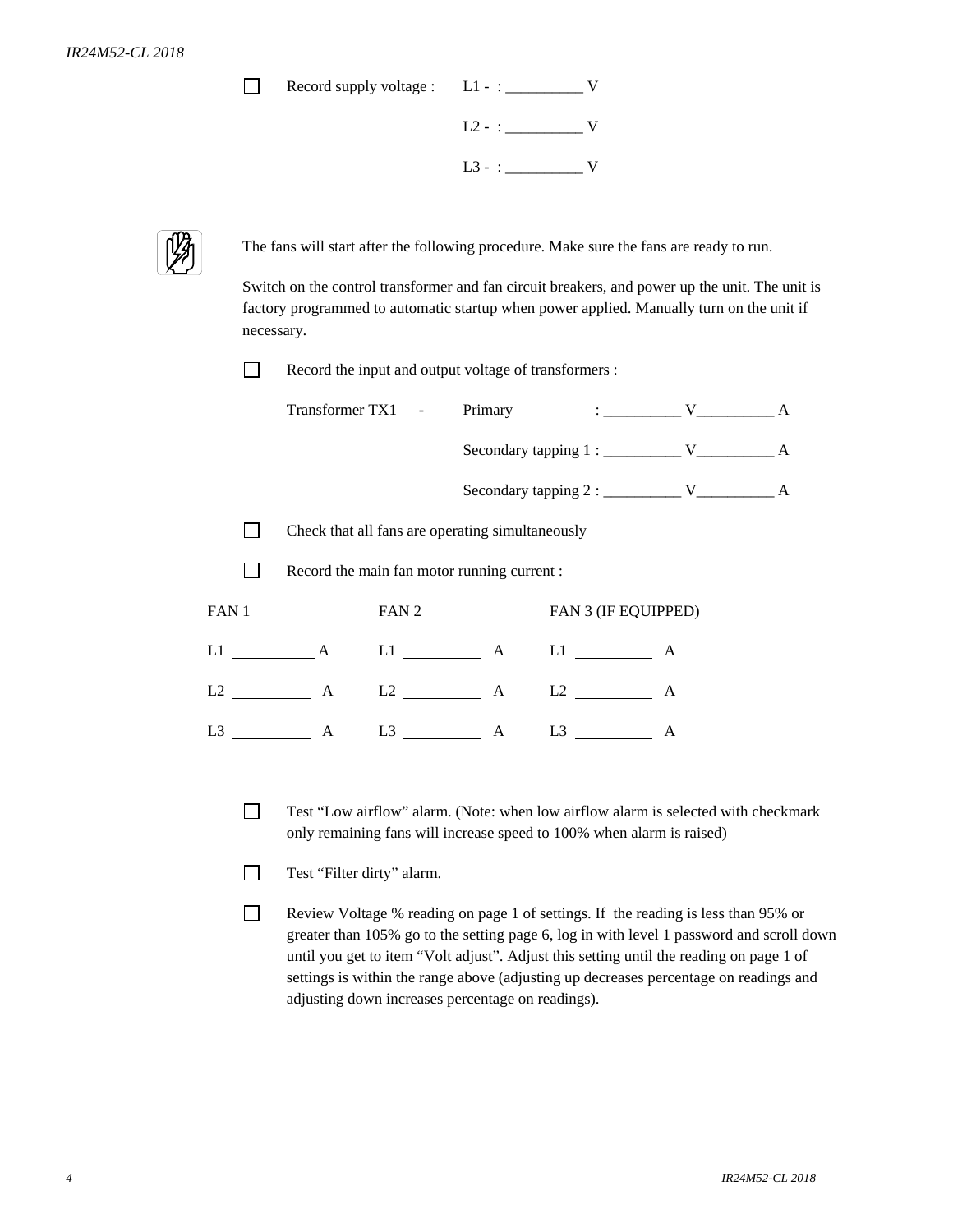#### *Chilled water circuit*



Switch off main isolator and all branch circuit breakers/fuses.

- Check chilled water supply pipe fitted and direction of water flow correct.
- $\Box$  Check for any sign of water leak.
- $\Box$  Check air purged from the cooling coil.
- **Check valve manual override operation.**

#### *Air-cooled condenser*



Make sure the main isolator on the condenser power box is switched off.



Check that condenser fans rotate freely.

- Check supply voltage within  $\pm$  10% of the values marked in the unit serial plate.
- Record supply voltage : L1 L2 : \_\_\_\_\_\_\_\_\_\_\_ V  $L2 - L3 : \_$ L3 - L1 : \_\_\_\_\_\_\_\_\_\_ V

Insert a jumper wire on the condenser interlock terminals. Switch on the main isolator on the condenser power box.

 $\Box$  Check the rotation direction of the condenser fans. Interchange two power wires if the rotation is reversed.

 $\Box$  Record the running current of the condenser fan motors

Fan 1 -L1 : \_\_\_\_\_\_\_\_\_\_ A L2 : \_\_\_\_\_\_\_\_\_\_ A L3 : \_\_\_\_\_\_\_\_\_\_ A

Fan 2 -L1 : \_\_\_\_\_\_\_\_\_\_ A L2 : \_\_\_\_\_\_\_\_\_\_ A L3 : \_\_\_\_\_\_\_\_\_\_ A

Switch off the main isolator and remove jumper wire. Switch on main isolator again for commissioning of the refrigeration system.

#### *Refrigeration system*



 $\Box$  Check signs of oil leak

Follow the instruction in the section "Charging" in the Installation guide to properly charge the refrigeration circuit if this has not been done already. It is generally the responsibility of the installing contractor to assure the proper charging of the system.

 $\Box$  Check refrigerant lines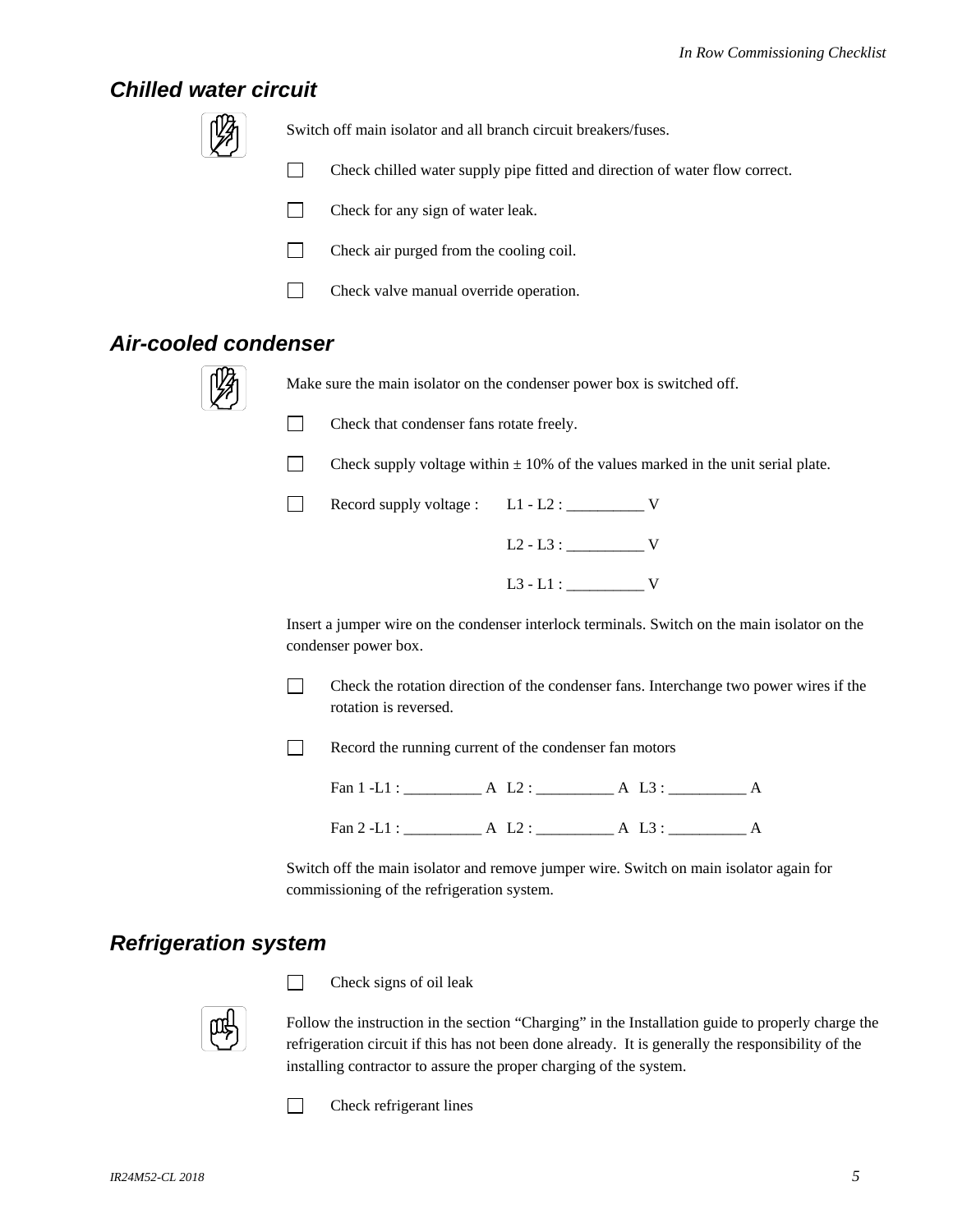

Follow the instruction in the section "Refrigerant Pipe work Installation" in the Installation guide to ensure the proper placement of traps in the pipe work, proper pipe sizes have been used and that the lines have been connected properly (hot gas to hot gas, liquid to liquid etc.).

**Cooling Only:** Switch on main power isolator to turn on the unit. Adjust the temperature setpoint to energize the compressor.

Record the compressor operating pressures:

Normal refrigerant operating pressures at 22°C (72°F), 50% R.H are:

*R-410A: Suction Pressure 115 to130 psig / Discharge Pressure 380 to 425 psig* 

 Note: Discharge pressure may vary with outdoor ambient conditions. Adjustment to the low ambient control device (regulating valve, manual bypass valve if equipped, condenser fan speed control or condenser ORI valve) may be necessary.

| Suction $\qquad \qquad : \qquad \qquad \text{psig}$                                       |
|-------------------------------------------------------------------------------------------|
| Record room conditions:                                                                   |
|                                                                                           |
| Record the superheat: Normal superheat is $10-12^{\circ}F(10-15^{\circ}F)$ at Compressor) |
| $\equiv$ $\mathbf{P}$                                                                     |
| Record the subcooling: Normal subcooling is $12-19^0F$                                    |
| $\circ$ F                                                                                 |
| Record the compressor running current                                                     |
| $L1:$ $A$ $L2:$ $A$<br>L3:                                                                |

#### *Electric heater*

Switch on main isolator, control transformer, fan and heater circuit breakers/fuses only. Adjust temperature setpoint to energize the heaters.

For SCR controlled:

Switch on the main isolator and control transformer circuit breakers/fuses. Switch to {Testmode} tab, page 1 and put SCR reheat output into over-ride 'ON' then go to page 2 and move cursor to heating analogue output symbol (see Users Guide for details).

**Press the "Auto" selection box to switch to manual override operation.** 

Adjust the output to 35% by pressing the "+" key and check the heater current and record below.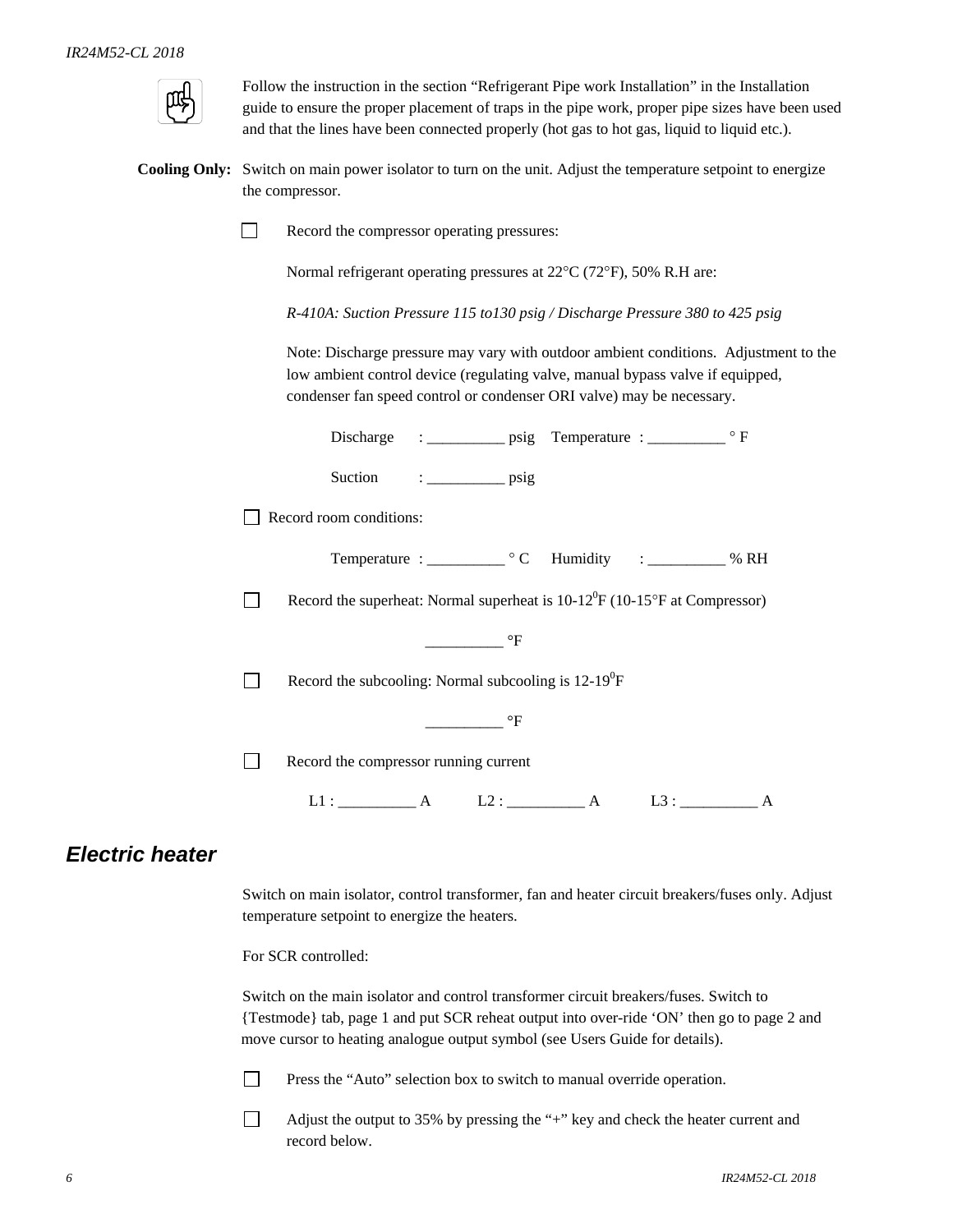Adjust the output to 66% by pressing the "+" key and check the heater current and record below.

Adjust the output to 100% by pressing the "+" key and check the heater current and record below.

**Press the "Auto" selection box to return the output to automatic operation.** 

Record heaters running current below: - Note: Units with SCR reheat will demonstrate pulsating current. The pulse rate will change as the demand changes. This is normal.

| 33% Demand 66% Demand 100% Demand  |  |  |  |
|------------------------------------|--|--|--|
| $L1:$ $A L1:$ $A L1:$ $A L1:$ $A$  |  |  |  |
| L2: A L2: A L2: A                  |  |  |  |
| L3: $A L3$ : $A L3$ : $A L3$ : $A$ |  |  |  |

Test "Heater overheat" alarm

Reset temperature set point.

#### *Humidifier*

Switch off the main power isolator.

 Check that humidifier water supply line is connected and supply water pressure is adequate.

Switch on main isolator and control transformer circuit breakers/fuses.

Switch on the fan circuit breaker and humidifier circuit breaker. Adjust the humidity setpoint to energize the humidifier.



- Check humidifier water level control.
- Record humidifier running current -

L1 : \_\_\_\_\_\_\_\_\_\_ A L2 : \_\_\_\_\_\_\_\_\_\_ A L3 : \_\_\_\_\_\_\_\_\_\_ A

- Test "Humid Ser." alarm. (Change "Humid Ser. Delay", see instructions in M52 Users Guide, to "0"sec. Alarm should activate in approximately 4 minutes when the water is at high level).
- Note: If Humid Ser Alarm activates during normal start-up the "Humid. Ser. delay" default setting may need to be increased. See M52 User Guide.

Reset humidity setpoint and Humid Ser delay.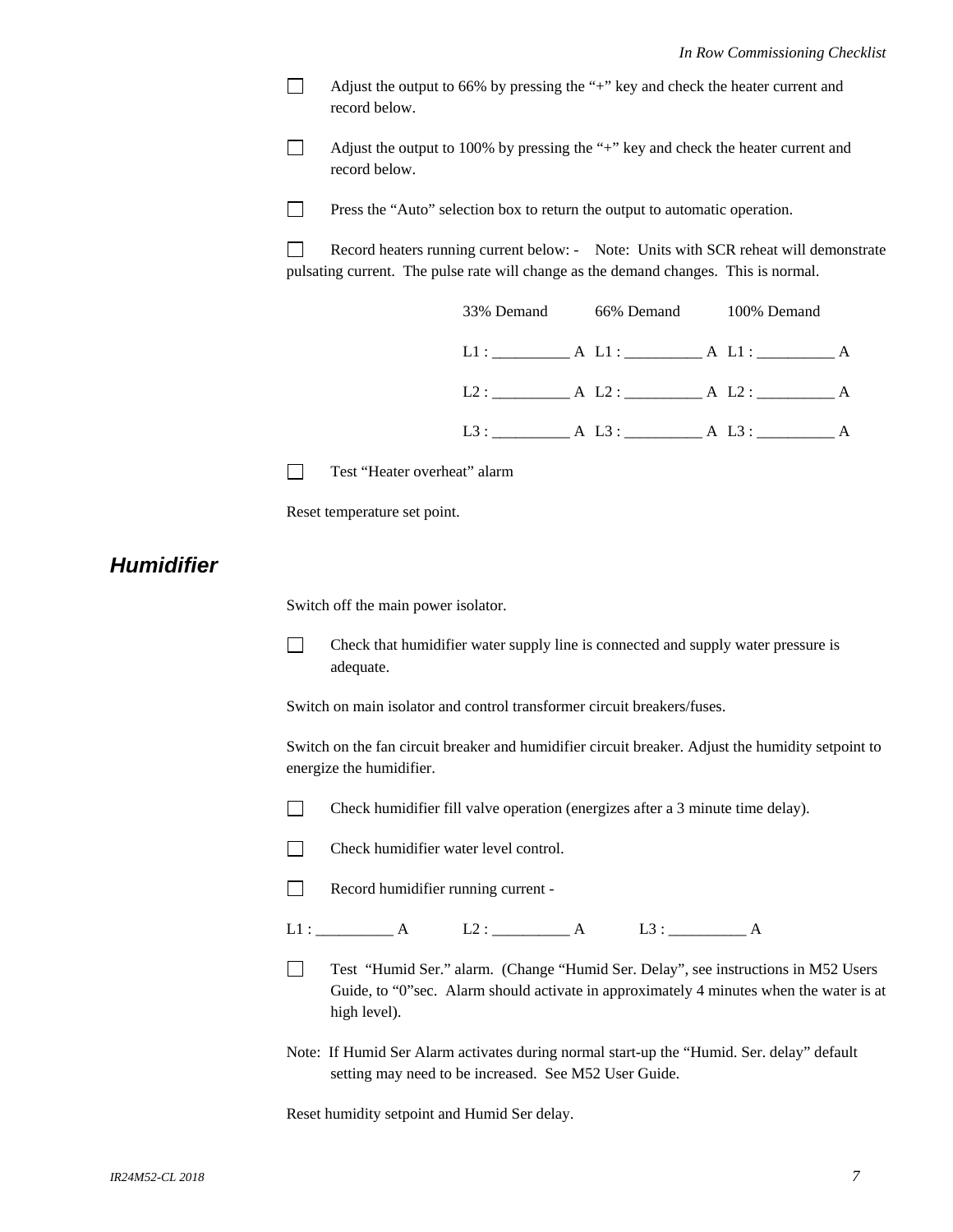#### *Settings Summary*

The following tables summarize the settings in each page. Record the current settings. Use this as a reference in the future if any settings get changed. Record any new settings and keep record with the equipment.

| Page 3:             | Configuration 1 | Date:          |                 |                       |
|---------------------|-----------------|----------------|-----------------|-----------------------|
| <b>Description</b>  | Range           | <b>Default</b> | <b>Units</b>    | <b>Actual Setting</b> |
| No. of duty unit    | $1 - 16$        | 1              |                 |                       |
| *Temp. set point    | $12 - 30$       | 22             | $\rm ^{\circ}C$ |                       |
| *Temp. set point    | 53-86           | 72             | $\mathsf{P}$    |                       |
| Humid. Set point    | $30 - 80$       | 50             | % RH            |                       |
| Ht/Dehum/Hum Fan    | 10-100          | 80             | $\%$            |                       |
| <b>Standby Fan</b>  | $0-100$         | 10             | $\%$            |                       |
| Cooling Min Fan     | 10-100          | 65             | $\%$            |                       |
| Cooling Max Fan     | $10-100$        | 90             | $\%$            |                       |
| CW Valve Start - Pt | 10-100          | 20             | $\%$            |                       |
| Discharge Set - Pt  | 10-500          | 275            | Ps              |                       |
| Discharge Dead Bd   | $1-50$          | 10             | Ps              |                       |
| Water Reg Min AO    | 10-100          | 20             | $\%$            |                       |
| Comp Max Speed      | 0-7200          | 5400           | <b>RPM</b>      |                       |
| Comp Min Speed      | 0-7200          | 1800           | <b>RPM</b>      |                       |
| Comp Hum Speed      | 0-7200          | 3600           | <b>RPM</b>      |                       |

\*Display changes to °F when Temp Units on Page 3 settings is set to °F

| Page 4:                | Configuration 2                 |                 |              |                       |
|------------------------|---------------------------------|-----------------|--------------|-----------------------|
| <b>Description</b>     | Range                           | <b>Default</b>  | <b>Units</b> | <b>Actual Setting</b> |
| <b>Baud</b> rate       | 1200-19.2k                      | 9600            | bps          |                       |
| On/Off mode            | Local/Remote/Timer              | Local           |              |                       |
| Auto changeover        | 0-9999                          | 24              | hours        |                       |
| Warm-up period         | $0 - 180$                       | 120             | seconds      |                       |
| Fan purge delay        | 0-9999                          | 120             | seconds      |                       |
| Comp. elapse           | 30-300                          | 180             | seconds      |                       |
| Comp. Min time         | 30-300                          | 180             | seconds      |                       |
| Pos. start delay       | $0 - 600$                       | 180             | seconds      |                       |
| Humid. Fault delay     | 0-9999                          | 900             | seconds      |                       |
| Liquid H/L Fault delay | $0 - 60$                        | 60              | seconds      |                       |
| *Temp. units           | $\rm ^{\circ} C/\rm ^{\circ} F$ | $\rm ^{\circ}C$ |              |                       |
| Sensor display         | Unit/Site                       | Unit            |              |                       |
| Language               | English/Chinese                 | English         |              |                       |
| <b>Control Sensor</b>  | Return/Supply/Mix               | Return          |              |                       |

\*Display changes to °F when Temp Units on Page 3 settings is set to °F

| Page 5:            | Configuration 3 |                |              |                       |
|--------------------|-----------------|----------------|--------------|-----------------------|
| <b>Description</b> | Range           | <b>Default</b> | <b>Units</b> | <b>Actual Setting</b> |
| *Temp. dead band   | $0 - 10$        |                | $^{\circ}C$  |                       |
| *Relaxed band Temp | $0 - 20$        |                | $^{\circ}C$  |                       |
| *Temp. dead band   | $0-18$          |                | °F           |                       |
| *Relaxed band Temp | $0 - 36$        |                | °F           |                       |
| Hum. Dead band     | $0 - 30$        | 6              | %RH          |                       |
| Relaxed band Humid | $0 - 50$        | 20             | %RH          |                       |
| *Prop. band Cool   | $1 - 10$        | 2              | $^{\circ}C$  |                       |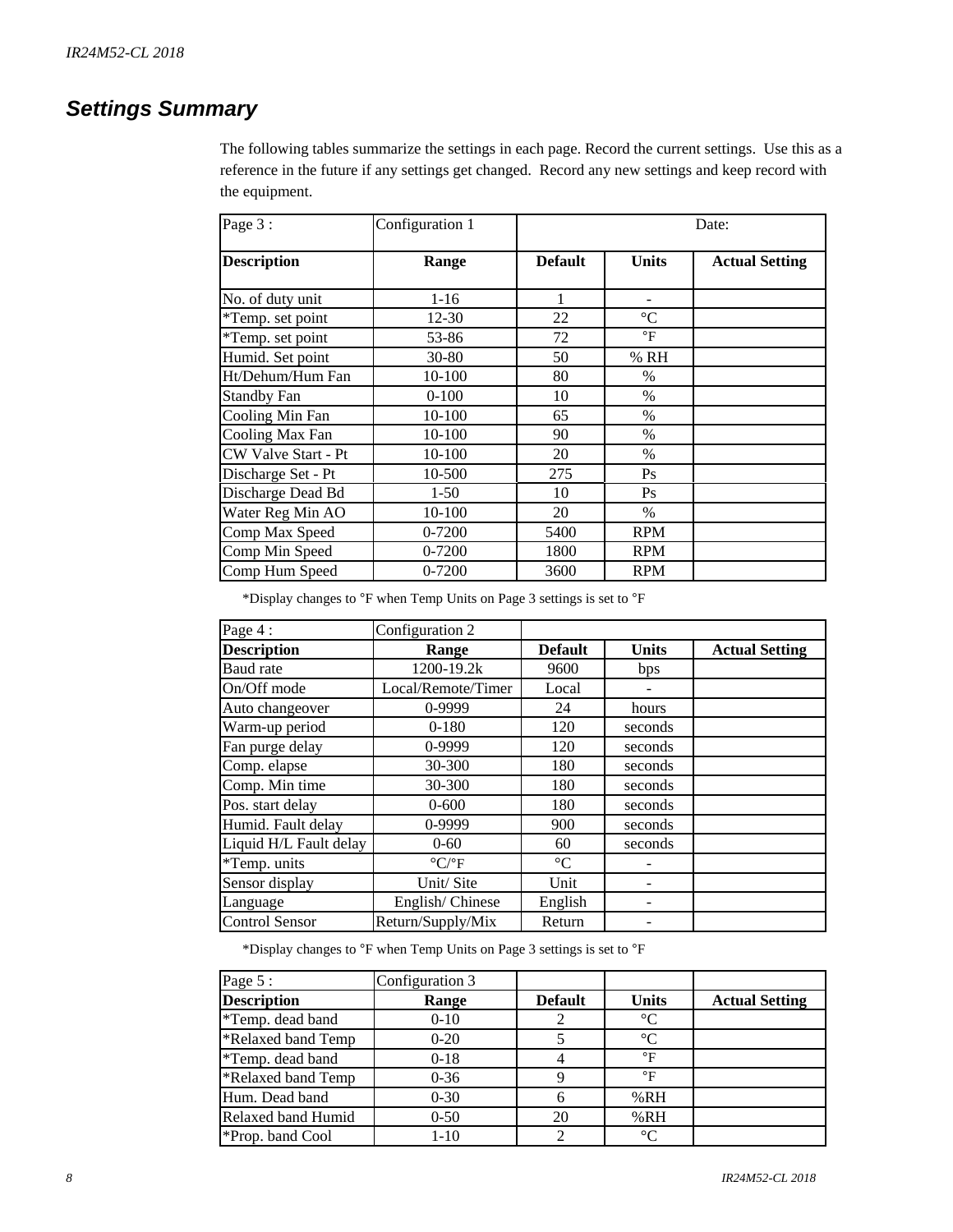| *Prop. band Heat            | $1 - 10$       | $\overline{2}$ | $\rm ^{\circ}C$ |  |
|-----------------------------|----------------|----------------|-----------------|--|
| *Prop. band Cool            | $2 - 18$       | $\overline{4}$ | $\circ$ F       |  |
| *Prop. band Heat            | $2 - 18$       | 4              | $\circ$ F       |  |
| Prop. band Humid            | $2 - 10$       | 3              | %RH             |  |
| Prop. band Dehum            | $2 - 10$       | 3              | %RH             |  |
| Temp. I-time                | $1 - 6000$     | 1800           | seconds         |  |
| Humid. I-time               | 1-6000         | 1800           | seconds         |  |
| Temp. D-time                | $0 - 61$       | 15             |                 |  |
| Humid. D-time               | $0 - 94$       | 15             |                 |  |
| Humid. Control              | Enable/Disable | Enable         |                 |  |
| <b>Reheat Control</b>       | Enable/Disable | Enable         |                 |  |
| Dehum. Control              | Enable/Disable | Enable         |                 |  |
| <b>Free Cooling Control</b> | Enable/Disable | Disable        |                 |  |
| *Free Cooling T/D           | $3 - 7$        | 3              | $\rm ^{\circ}C$ |  |
| *Free Cooling H/L           | $4 - 12$       | 7.2            | $\rm ^{\circ}C$ |  |
| *Free Cooling T/D           | $6 - 14$       | 6              | $\circ$ F       |  |
| *Free Cooling H/L           | 39-54          | 45             | $\circ$ F       |  |
| Damper end switch           | 30-180         | 30             | seconds         |  |
| delay                       |                |                |                 |  |
| Temp Control                | Avg/Max        | Avg            |                 |  |

 $^*\!$  Display changes to  $^o\!F$  when Temp Units on Page 3 settings is set to  $^o\!F$ 

| Page 6:            | Configuration 4      |                  |                           |                       |
|--------------------|----------------------|------------------|---------------------------|-----------------------|
| <b>Description</b> | Range                | <b>Default</b>   | <b>Units</b>              | <b>Actual Setting</b> |
| <b>System Type</b> | CHW/Single/Dual      | Dual             | $\overline{\phantom{a}}$  |                       |
| Control Mode       | Auto/Manual          | Auto             |                           |                       |
| Restart delay      | 0-9999               | 10               | seconds                   |                       |
| Network address    | 1-99                 | $\mathbf{1}$     | F                         |                       |
| Sensor Mode        | Local/Remote/Disable | Local            |                           |                       |
| Heater Min. On     | $0 - 100$            | $\overline{0}$   | $\%$                      |                       |
| Cool Min. On       | $0 - 100$            | $\mathbf{0}$     | $\%$                      |                       |
| *R. Temp Hi limit  | 12-37                | 30               | $\rm ^{\circ}C$           |                       |
| *R. Temp Low limit | $5 - 30$             | 15               | $\overline{C}$            |                       |
| *R. Temp Hi limit  | 53-99                | 86               | $\overline{\text{}}$      |                       |
| *R. Temp Low limit | 41-86                | 59               | $\mathrm{^{\circ}F}$      |                       |
| R. Humid. Hi limit | 50-90                | 70               | %RH                       |                       |
| R. Humid Lo limit  | 20-50                | 30               | %RH                       |                       |
| *S. Temp Hi limit  | 12-37                | 30               | $\rm ^{\circ}C$           |                       |
| *S. Temp Low limit | $5 - 30$             | 15               | $\rm ^{\circ}C$           |                       |
| *S. Temp Hi limit  | 53-99                | 86               | $\mathrm{^{\circ}F}$      |                       |
| *S. Temp Low limit | 41-86                | 59               | $\mathrm{P}_{\mathrm{F}}$ |                       |
| S. Humid. Hi limit | 50-90                | 70               | %RH                       |                       |
| S. Humid Lo limit  | 20-50                | 30               | %RH                       |                       |
| Volt Hi limit      | 102-120              | 115              | $\%$                      |                       |
| Volt Low limit     | 80-98                | 85               | $\%$                      |                       |
| Volt adjust        | 80-120               | 100              | $\%$                      |                       |
| *R. temp offset    | $+5/-5$              | $\boldsymbol{0}$ | $\rm ^{\circ}C$           |                       |
| *R. temp offset    | $+10/-10$            | $\boldsymbol{0}$ | $\overline{\text{}}$      |                       |
| R. hum offset      | $+10/-10$            | $\mathbf{0}$     | %RH                       |                       |
| *S. temp offset    | $+5/-5$              | $\boldsymbol{0}$ | $\rm ^{\circ}C$           |                       |
| *S. temp offset    | $+10/-10$            | $\boldsymbol{0}$ | $\,^{\circ}\mathrm{F}$    |                       |
| S. hum offset      | $+10/-10$            | $\mathbf{0}$     | %RH                       |                       |

 $^*$ Display changes to  $^{\rm o}{\rm F}$  when Temp Units on Page 3 settings is set to  $^{\rm o}{\rm F}$